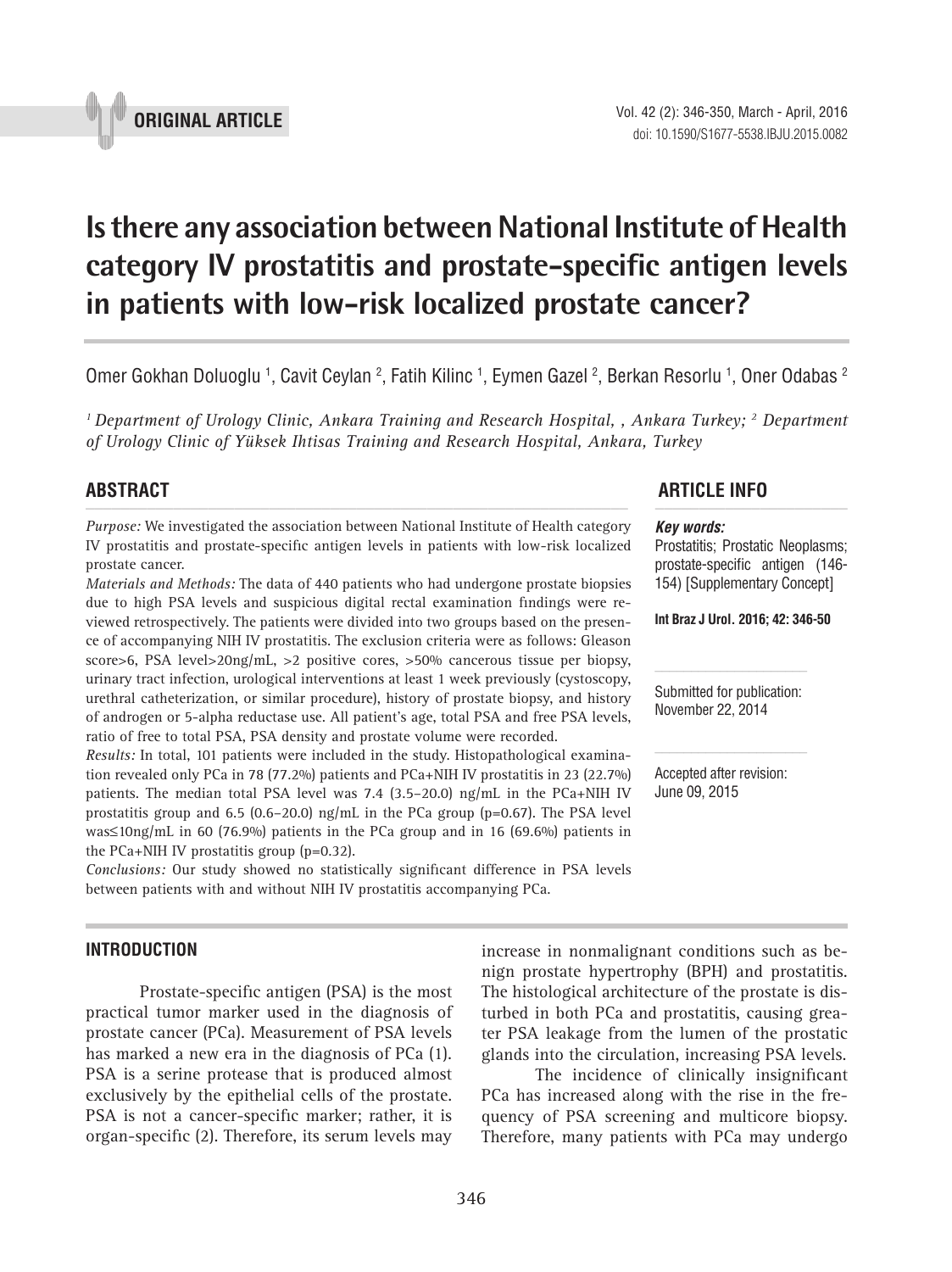unnecessary definitive treatment. Conservative treatment options such as active surveillance have been proposed to decrease the incidence of overtreatment in this subgroup of patients. The risk classification system for localized PCa described by D'Amico et al. (3), which defines low risk as a PSA level<10ng/mL, Gleason score≤6, and clinical stage of T1 to T2a, is one of the most frequently used risk classification systems to determine the need for active surveillance. The new National Comprehensive Cancer Network (NCCN) guidelines (2014 version 2) clinically divide localized PCa into four groups based on pathological results and clinical parameters: very low risk, low risk, intermediate risk, and high risk. In addition to the classification by D'Amico et al. (3), the NCCN classification adds a very-low-risk group defined as a PSA density (PSAD) <0.15ng/ mL/g, fewer than three positive prostate biopsy cores, and≤50% cancerous tissue in any core. The criteria added to the low-risk group are a clinical stage of T1 to T2a, Gleason score≤6, and PSA<10ng/mL. Active surveillance is included in the treatment protocol in both groups, and the treatment can be tailored according to the patient's life expectancy (4).

Several studies have shown that active surveillance is associated with very low progression and cancer-specific death rates in selected low-risk patients (5-7). This treatment option seems rational in low-risk patients with a life expectancy of>10 years.

National Institute of Health (NIH) category IV (asymptomatic) prostatitis is described as the presence of inflammatory cells in the biopsy specimen secondary to a high PSA level in an asymptomatic patient (8-10). Considering that most patients with newly diagnosed PCa are in stage T1c and that asymptomatic prostatitis increases the PSA level, one wonders whether the addition of prostatitis to PCa further increases the PSA level. If this is the case, patients in the NCCN very-low-risk and low-risk groups may be reclassified in the intermediate-risk group only because of a PSA level>10ng/mL, and their treatment strategy may change completely. Thus, we investigated the effects of concurrent NIH IV prostatitis on PSA levels in patients with low- -risk localized PCa.

#### **MATERIALS AND METHODS**

After approval from the local ethics committee, the data of 440 patients who had undergone prostate biopsies due to high PSA levels and suspicious digital rectal examination (DRE) findings in our hospital from 2012 to 2014 were reviewed retrospectively. The patients were divided into two groups according to the presence of accompanying NIH IV prostatitis. The exclusion criteria were as follows: Gleason score>6, PSA level>20ng/mL, >2 positive cores, >50% cancerous tissue per biopsy, urinary tract infection, urological interventions at least 1 week previously (cystoscopy, urethral catheterization, or similar procedures), a history of prostate biopsy, and a history of androgen or 5-alpha reductase use.

The patient's age, total PSA (tPSA) and free (fPSA) levels, f/tPSA, PSAD, and prostate volume (PV) were recorded. PSA was measured at least three times in all patients. The last pre-biopsy PSA measurement was used as the final value. Transrectal ultrasonography (TRUS)-assisted systematic 12-core prostate biopsy was performed in all patients. TRUS was performed using a LOG-13, 41123WS1 ultrasonography system (General Electric) with a 6.5-MHz biplane transrectal probe. The patients were given prophylactic antibiotics 1 day before biopsy. PV was calculated using TRUS and the ellipsoid formula (height×width×length×0.52). The histopathological preparations were examined again for NIH IV prostatitis by an experienced uropathologist in the pathology clinic of our hospital. NIH IV prostatitis was determined by the presence of inflammatory cell infiltration in the prostate biopsy specimen in the absence of symptoms.

The data analysis was performed using SPSS for Windows, version 11.5 (SPSS Inc., Chicago, IL, United States). Descriptive statistics for nominal variables and variables with a non- -normal distribution are shown as the numbers of cases and  $(%)$ , and the medians (min–max), respectively. The significance of differences in median values between the groups was investigated with the Mann–Whitney U test. Nominal variables were assessed by Pearson's chi-squared or Fisher's exact test. A p value<0.05 was considered statistically significant.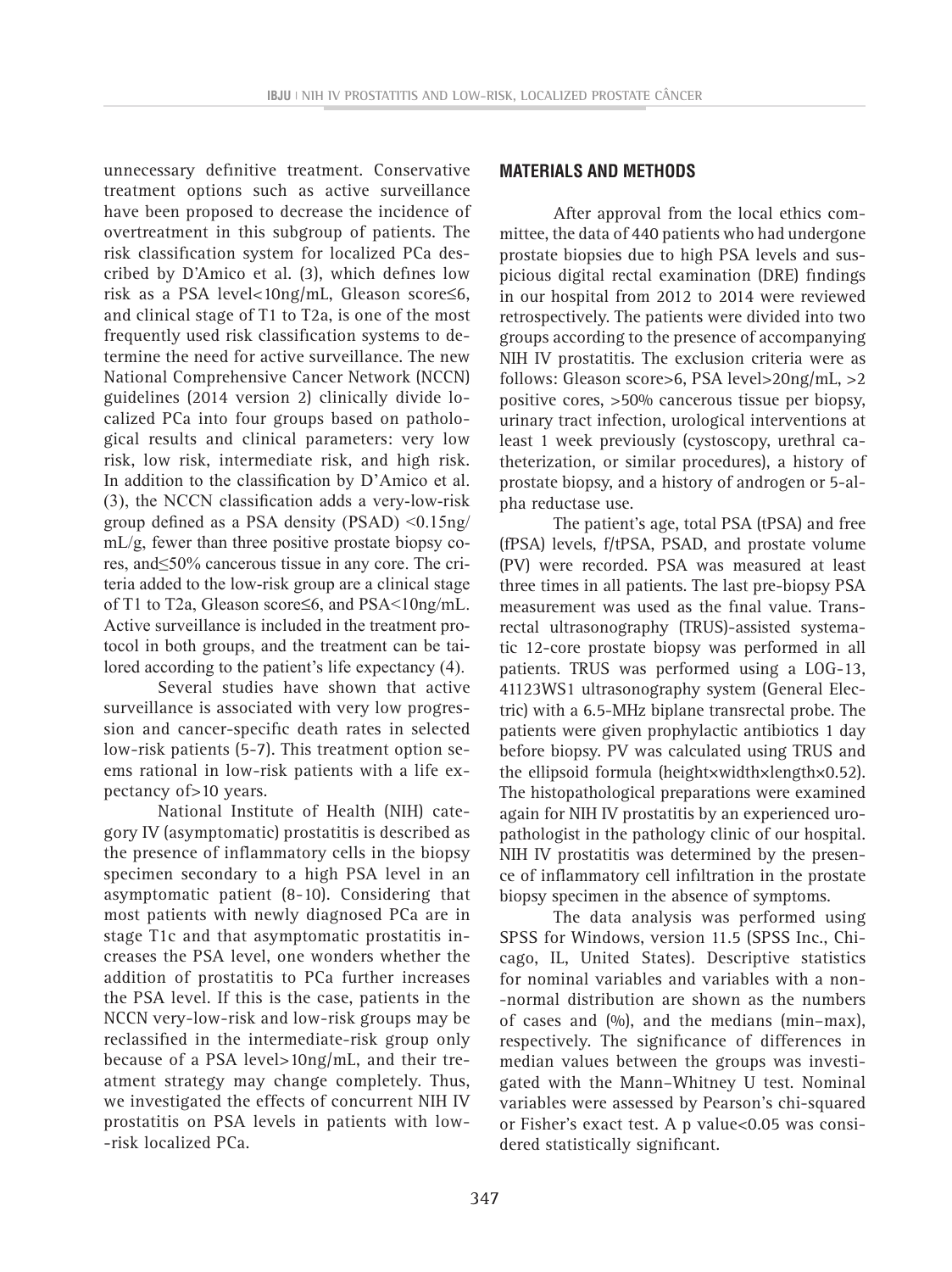#### **RESULTS**

In total, 101 patients fulfilled the inclusion criteria and were included in the study. Histopathological examination revealed PCa only in 78 (77.2%) patients and PCa+NIH IV prostatitis in 23 (22.8%) patients. The median patient age was 66 (43–76) years in the PCa group and 67 (59–76) years in the PCa+NIH IV prostatitis group (p=0.45). The median tPSA level was 7.4 (3.5–20.0) ng/ mL in the PCa+NIH IV prostatitis group and 6.5 (0.6–20.0) ng/mL in the PCa group. Although the median PSA level was higher in the PCa+NIH IV prostatitis group, the difference between the groups was not statistically significant (p=0.67).The median PV was 35 (15–98) mL in the PCa group and 40 (20–90) mL in the PCa+NIH IV prostatitis group (p=0.03). The difference between the groups was statistically significant. The data of the two groups are presented in Table-1. The PSA level was≤10ng/ mL in 60 (76.9%) patients in the PCa group and in 16 (69.6%) patients in the PCa+NIH IV prostatitis group (p=0.32). The difference between the groups was not statistically significant. In PCa group, 22 of 78 (28.2%) patients were very low risk patients, and 38 (48.7%) of them were low risk patients. There were 10 (43.5%) patients with very low risk, and 6 (26.1%) patients with low risk in PCa+NIH prostatitis group (p=0.15). Cancer was detected in one core in 49 of 78 (62.8%) patients in PCa group, in the same way there was tumor in one core in 18 of 23 (66.3%) patients in PCa+NIH IV prostatitits group (p=0.16). The mean percent of tumor in the cores was  $20\% + 8.7$  in PCa group while this value was found as  $20\% \pm 9.3$  in the other group (p=0.72).

#### **DISCUSSION**

Eighty-five percent of patients with PCa are diagnosed at>65 years of age (11). PCa is the most frequent visceral malignant neoplasm in adult males (12). After PSA measurement came into use, the incidence of locoregional disease increased and that of metastatic disease decreased (13). Most cases of PCa were diagnosed according to abnormal DRE findings, high PSA levels, or both in the 1980s and early 1990s. However, most cases diagnosed today are clinically nonpalpable (stage T1c). The optimal treatment is chosen according to the stage of the disease. Therefore, for correct staging, it is important to know the factors that affect the parameters used for staging of PCa. PSA is a serine protease belonging to the

human kallikrein-3 group. It is an organ-specific marker that is produced primarily in the luminal epithelial cells of the prostate (14, 15). PSA production in PCa is not excessively higher than that of the normal prostate tissue (16). A high serum PSA level in patients with PCa is considered to be due to disruption of the cellular architecture of the gland (17). Loss of the barrier comprising the basal layer and basal membrane in the normal prostate gland results in leakage of PSA into the circulation. This may also be seen in other diseases of the prostate gland, such as prostatitis. Additionally, procedures such as prostate massage and prostate biopsy cause an increase in PSA level secondary to prostate manipulation (17, 18). Patients with BPH treated by finasteride or other 5-alpha reductase agents show an approximately 50% decrease in their PSA levels. Therefore, we excluded patients with a history of urological operations and those using agents that can affect the PSA level.

Most patients diagnosed with PCa have a localized stage (cT1c) of clinically insignificant cancer; thus, some patients may be overtreated by definitive therapies. Current guidelines recommend active surveillance for young patients who are in the clinically insignificant and low- -risk group with a life expectancy of>10 years (4). The inclusion criteria for active surveillance with the low risk of cancer progression are a PSA level≤10ng/mL, biopsy Gleason score≤6, ≤2 positive cores, ≤50% cancerous tissue per biopsy, and a clinical stage of cT1c to T2a. Radical prostatectomy, which is a considerably more invasive procedure, is therefore delayed. Several studies have shown very low progression and cancer-specific death rates with active surveillance performed in well-selected low-risk groups (5-7). Various nomograms have been developed to predict the prognosis of PCa and select the appropriate treatment. The most frequently used and simplest nomogram was developed by D'Amico et al. (3). In this classification system, patients diagnosed with PCa are divided into low-, intermediate-, and high-risk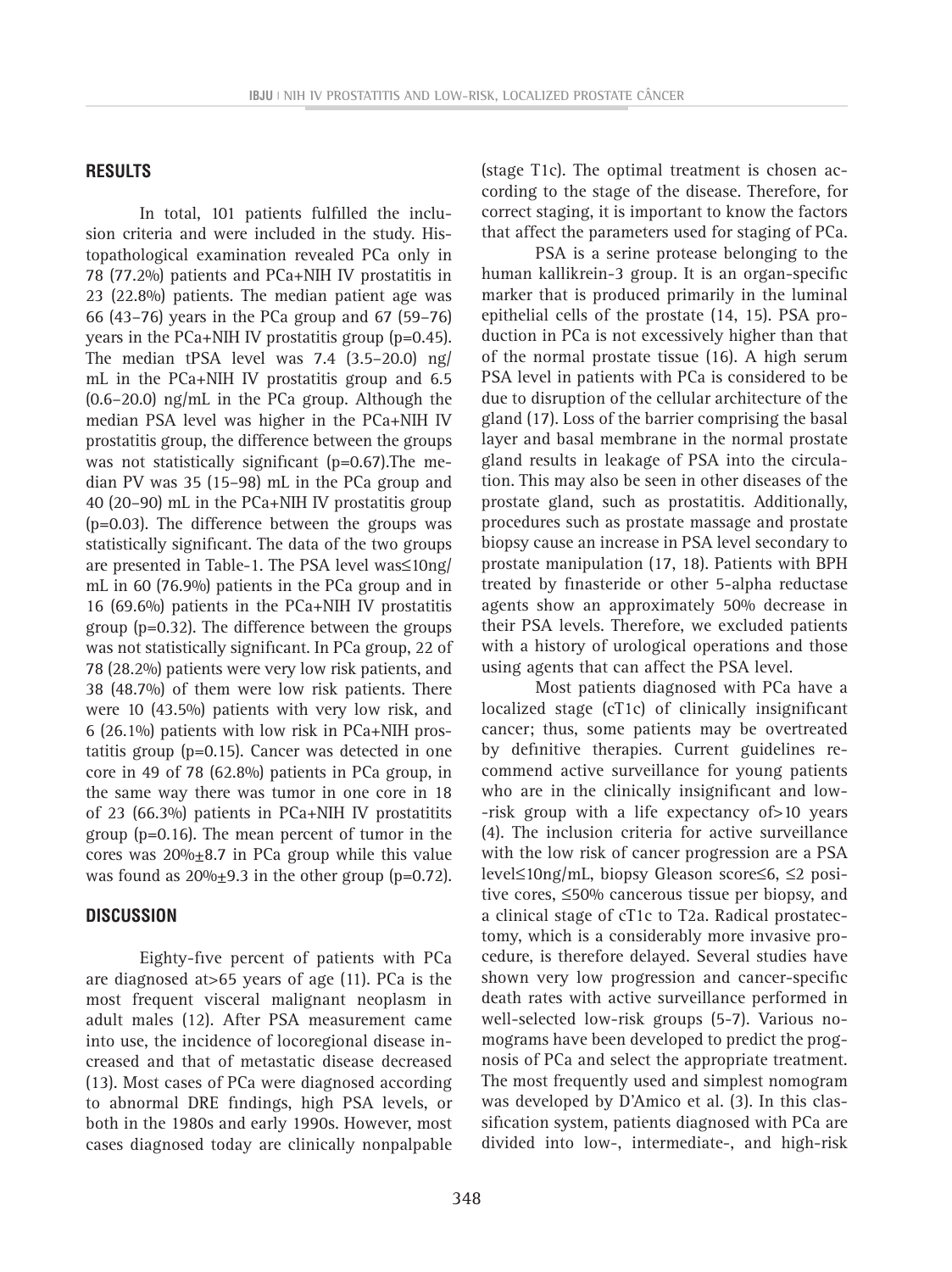groups according to their preoperative PSA level, clinical stage, and Gleason score. Another frequently used nomogram involves the Epstein criteria. The difference in this classification system is the absence of the PSA level among the criteria and the inclusion of the PSAD. This classification system indicates that the PSAD should be  $\langle 0.15 \text{ng/mL} \rangle$  in the low-risk group (19). We also investigated the effect of NIH IV prostatitis on PSAD in the present study and found similar PSADs in both groups (Table-1). This result indicates that NIH IV prostatitis does not affect PSAD.

NIH category IV prostatitis is an asymptomatic inflammatory prostatitis. Such patients may seek treatment for BPH, PCa, high serum PSA levels, or infertility. Inflammatory cells are seen in increased PSA levels. However, the PSA range was wider and the study population was more heterogeneous in their study than in this work.

The PSA level increases as the PV increases. Each 1-mL increase in the PV causes a 4% increase in the PSA level (21). Although the median PV was higher in our PCa+NIH IV prostatitis group (40 versus 35mL, respectively; p=0.035), the PSA levels in this group were not different from those in the PCa group.

The absence of significantly higher PSA levels in the PCa+NIH IV prostatitis group in our study indicates that prostatitis accompanying PCa does not cause any additional increase in PSA levels. Therefore, it is not possible to evaluate low- -risk patients as intermediate-risk patients.

|  | Table 1. The comparison of age, tPSA and fPSA levels, f/tPSA ratio, and prostate volumes of the groups. |  |  |  |  |
|--|---------------------------------------------------------------------------------------------------------|--|--|--|--|
|--|---------------------------------------------------------------------------------------------------------|--|--|--|--|

|                 | PCa $(n=78)$      | $PCa + NHH IV$ prostatitis (n=23) | p value  |
|-----------------|-------------------|-----------------------------------|----------|
| Age (years)     | 66 (43-76)        | 67 (59-76)                        | 0.45     |
| $tPSA$ (ng/mL)  | $6.5(0.6-20)$     | $7.4(3.5-20)$                     | 0.67     |
| f PSA $(ng/mL)$ | $0.95(0.08-3.8)$  | $0.88(0.31 - 2.67)$               | 0.78     |
| f/t PSA         | $0.14(0.03-0.29)$ | $0.13(0.04 - 0.21)$               | 0.32     |
| $PV$ (mL)       | $35(15-98)$       | $40(20-90)$                       | $0.031*$ |
| <b>PSAD</b>     | $0.20(0.02-0.69)$ | $0.16(0.05-0.59)$                 | 0.54     |

**PSAD =** PSA Density; \* = statistically significant.

prostate biopsy specimens, histopathological examination of transurethral resection bites performed due to PCa or BPH, or microscopic examination of expressed prostatic secretion or semen.

Does the presence of NIH IV prostatitis increase the PSA level in patients with localized PCa? In the present study, the median PSA level was higher in the PCa+NIH IV prostatitis group than in the PCa group; however, the difference was not statistically significant (7.4 (3.5–20.) versus 6.5 (0.6–20.0) ng/ mL, respectively; p 0.67). This finding was considered to indicate that NIH IV prostatitis accompanying PCa does not cause an additional increase in PSA compared with PCa alone. On the other hand, Aglamis et al. (20) recently evaluated 198 patients with PCa and found that NIH IV prostatitis (Group 2) accompanying PCa was associated with significantly

Limitations of our study include the relatively small number of patients and its retrospective nature. Another limitation is selection bias. Some patients harboring occult low-grade PCa with or without inflammation do not undergo biopsies. On the other hand, the main strength of our study is inclusion of patients with stage cT1c to T2a PCa, a Gleason score≤6, ≤2 positive cores, and ≤50% cancerous tissue per biopsy. Our study is also the first to evaluate the effect of NIH IV prostatitis on PSA levels in patients with low-risk localized PCa.

#### **CONCLUSIONS**

According to our study; NIH IV prostatitis accompanying PCa was not associated with a statistically significant difference in PSA level. Further